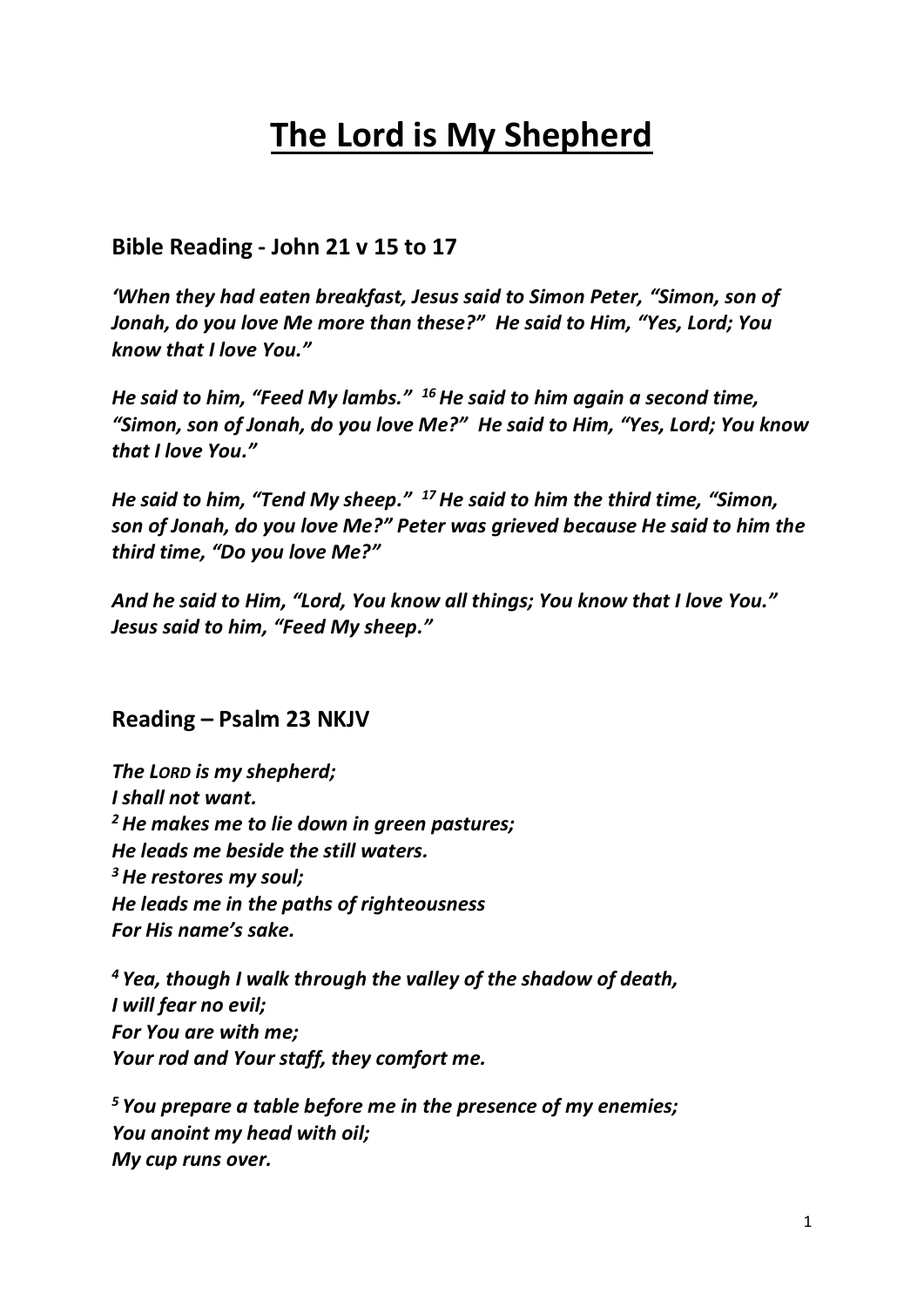*<sup>6</sup> Surely goodness and mercy shall follow me All the days of my life; And I will dwell in the house of the LORD Forever.*

## **SERMON**

I suppose the 23rd Psalm is the best-known Psalm in the Bible.

And for me, its writer is one of the most amazing and awesome men of God you can read about in the Old Testament.

So far as I know, King David is the only man described in the Bible as 'A man after God's own heart'.

If you read the first book of Samuel chapter 16 you will find that David was considered a two-bit-nobody (My words, not God's)!

You see, David was the son of a man called Jesse. David had seven brothers. God sent Samuel (a respected prophet and Judge of Israel) to Jesse to anoint one of his sons as King, to succeed the first appointed King of Israel a man named Saul.

When Samuel met with Jesse, he asked him to parade his sons before him because God had sent him to select one of Jesse's sons to be the next King. Jesse fetched 7 of his sons, but David was not included amongst them!

David was the youngest, a teenager and he was a shepherd. He was out tending some sheep and goats and after Samuel had inspected the 7 sons presented to him, he asked if there were any others, since God told him none of these was the chosen one. And so Jesse sent for David, and Samuel anoints him as the future King, even though his father had not even considered him a candidate.

If you read about David – and you may well have done – you will see that some of the gifts and attributes God saw in David were humility, loyalty and integrity. To be honest when I read about David I just think his integrity is way beyond any other person I have read about. Yes he did succumb to sin as he got older but he was filled with grief over it. He repented and asked God to forgive Him which He did. There were painful consequences for David because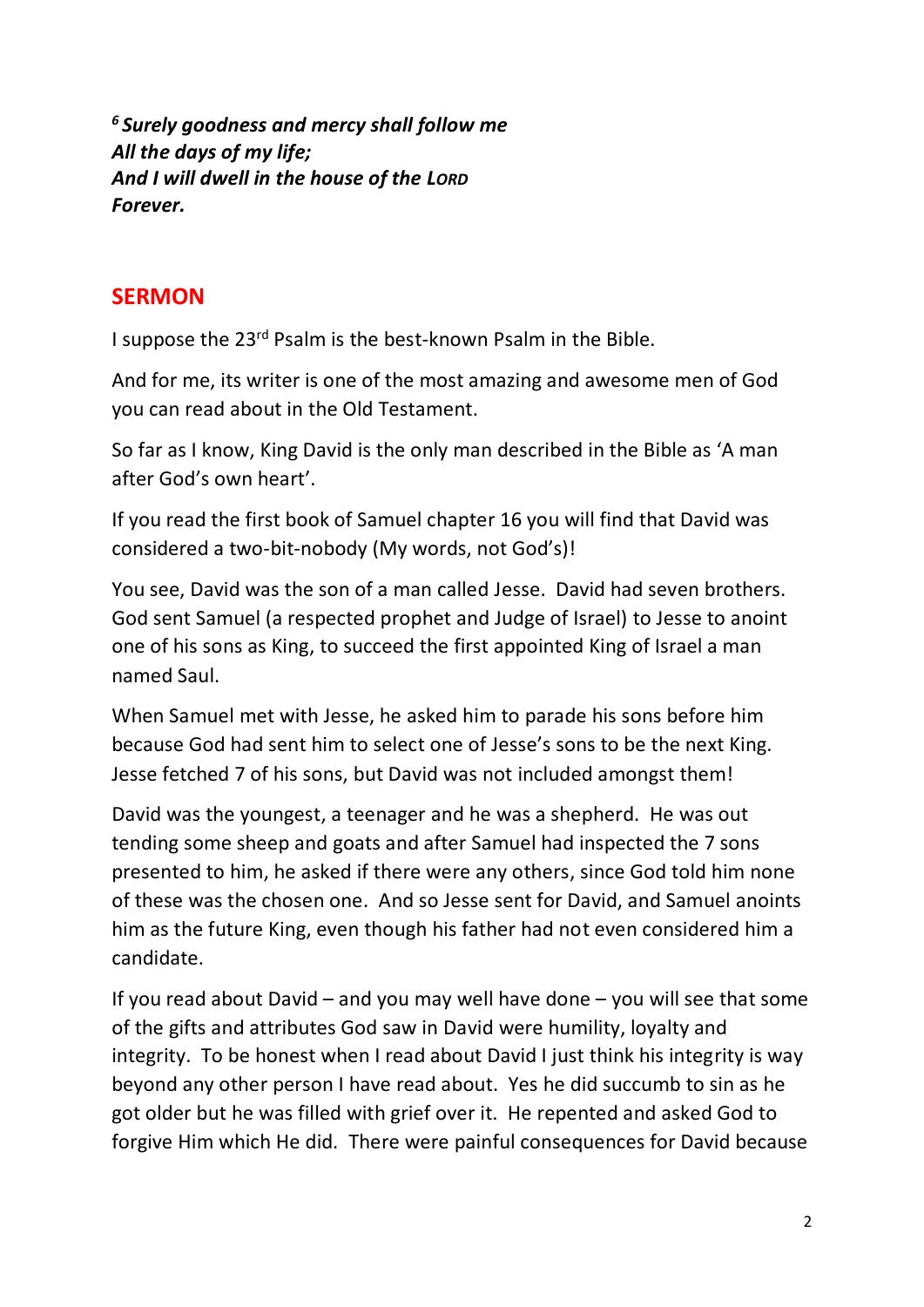of his sins of adultery and murder and there are lessons there for us all to learn but God continued to love David as David loved God.

Anyway, getting back to Psalm 23, I wanted to set the scene with some background to David because, as I said, David was a shepherd. He knew all about good shepherds because he was one. He was better than a good shepherd – he was the kind of shepherd I would want to have looking after me if I was a sheep.

We read in the Bible that David killed lions and bears with his bare hands to keep safe his sheep. God gave him his extraordinary physical powers.

So when David wrote 'The Lord is my shepherd, I shall not want', he was an authority on the subject – he knew how to ensure his sheep wanted for nothing.

In 2 Samuel 5, we learn that God told David he would 'shepherd His people Israel and be ruler over Israel'.

As a young shepherd boy, David always did the best for his sheep. As King he tried hard to do the best for his people. How much more does our Lord want the best for those of us who love Him? So let's take comfort from the words:

*'He makes me lie down in green pastures; He leads me beside the still waters. He restores my soul; He leads me in the paths of righteousness For His name's sake.'*

What an amazing God. Green pastures – still waters – happy sheep.

For us that would mean he provides for us, **all** that we need. Not always what we want – but all that we need. There is a difference isn't there.

When we are stressed, concerned or anxious, we can turn to Him and He will restore our soul.

As the hymn writer wrote 300 years ago:

## *'My soul He doth restore gain, And me to walk doth make*

*Within the paths of righteousness, E'en for His own Name's sake'*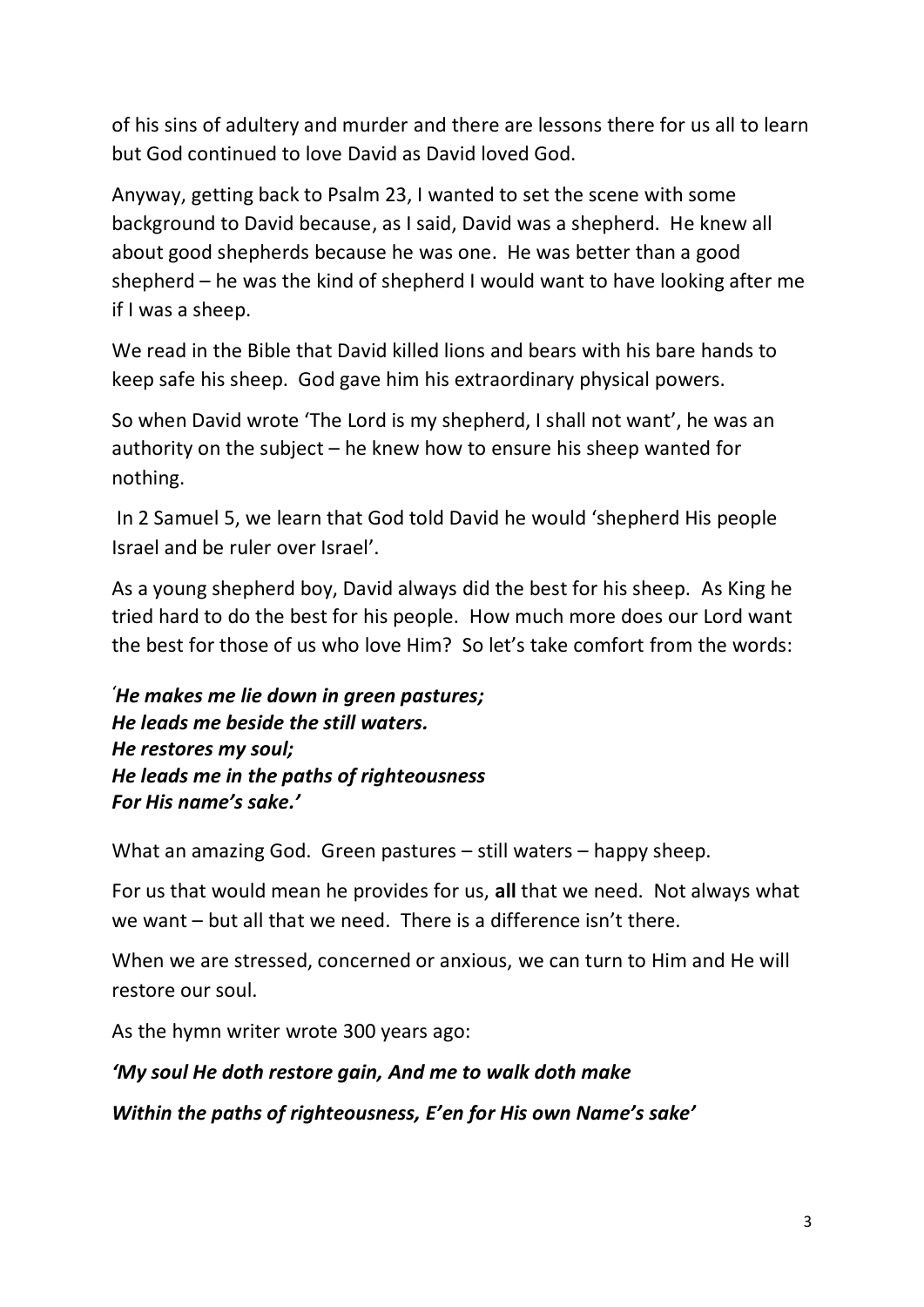When we set about our day, if we ask Him, He will ensure we go the right way, the best way, so that we do not go the wrong way which will cause unnecessary suffering for ourselves. If the Lord Jesus is our shepherd, we can trust Him for this. That is the promise of the Scripture.

Then David goes on to talk about when things get difficult, as they will do for those who are followers of Christ. He reassures His followers:

## *Yea, though I walk through the valley of the shadow of death, I will fear no evil; For You are with me; Your rod and Your staff, they comfort me.*

Do you know that God is with you? Right now, whatever is troubling you? He just wants you lean on Him. He can bare your weight on His shoulders. Nothing is too difficult for God.

Jesus tells us in Matthew 11 verses 29 and 30 '"Take My yoke upon you and learn from Me, for I am gentle and lowly in heart, and you will find rest for your souls. For My yoke *is* easy and My burden is light."'

What a picture. The wooden yoke on the backs of the oxen. The oxen pulling the plough through hard ground, breaking it up.

When two oxen are yoked together the burden of their work is halved. Jesus says take His yoke, put it on yourself – it's easy, the burden is then light indeed. The Lord is there to offer you His comfort – The burden may still remain, BUT He promises to relieve it if you will ask and allow Him.

Do you feel His comfort when the going gets tough? If you want a burden lifted, lean on Him and receive rest and comfort for your soul.

Next, in verse 5 He says:

## *'You prepare a table before me in the presence of my enemies. You anoint my head with oil; My cup runs over.*

### What a picture!

In one of my favourite modern worship songs about God's banner of love being over me and you, the opening line is, 'He brought me to His banqueting table.'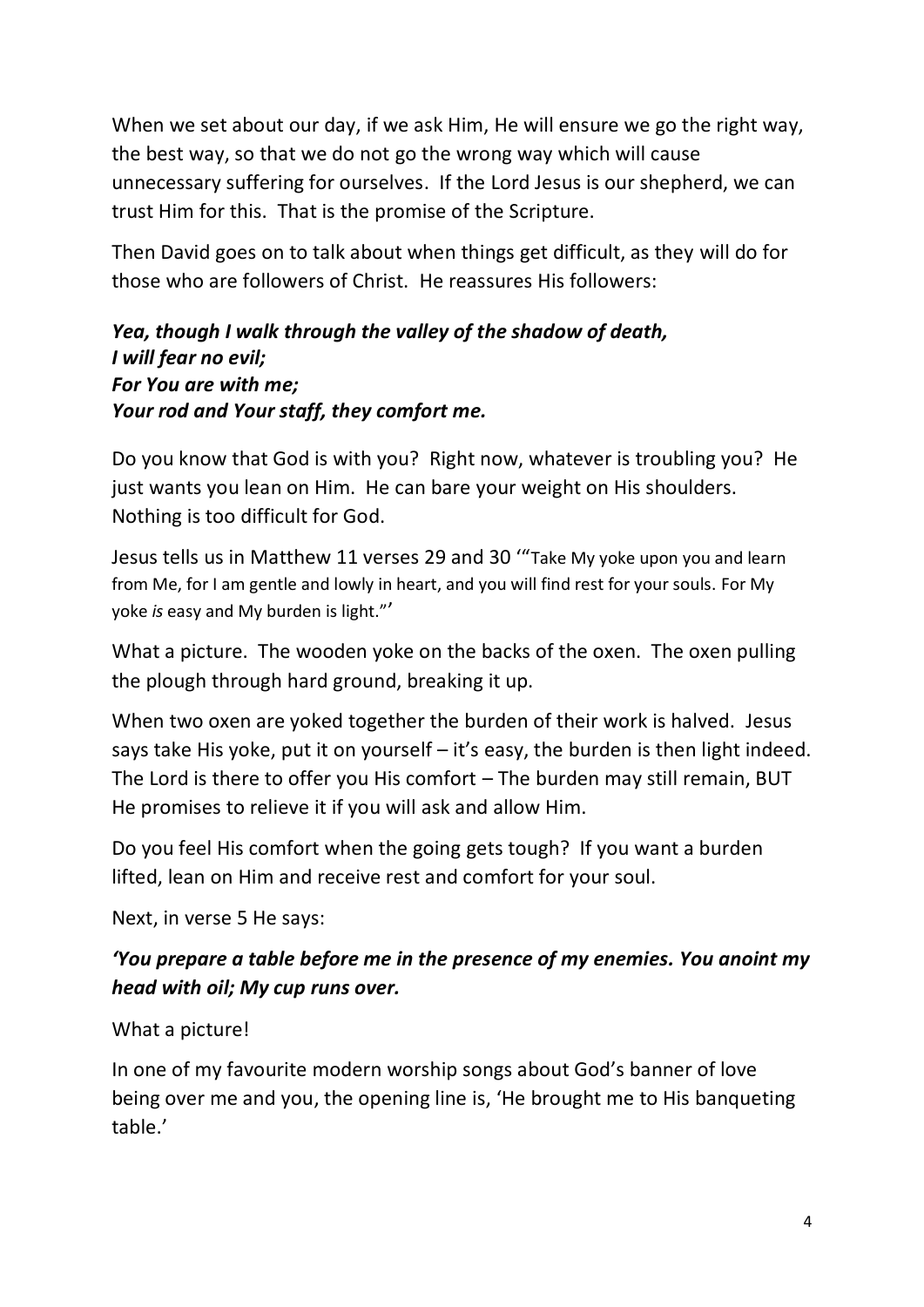David knew God's love was unlike any other kind of love. Totally unconditional! Do you know that in Heaven we will dine with the King? And His table probably won't have cornflakes on it (Sorry if you like Cornflakes). The food and drink God has in mind for His people will taste exquisite, like nothing we've ever tasted, I am quite sure.

And today in this life David says even in the presence of our enemies God prepares a lavish table before us full of all that is best. David says *'God, you anoint my head with oil'* and although that was correct in the sense that God anointed him as King, I think David had something else in mind here. I think he was saying something like "you look at me and see your perfect creation whom you love so much that you will stop at nothing to ensure the best for me – You make me feel like a King and I want for nothing – my cup overflows with your awesome provision."

And this short Psalm ends with these words:

## *'Surely goodness and mercy shall follow me All the days of my life; And I will dwell in the house of the LORD Forever.'*

So sure was David of God's love and grace that he knew for certain that throughout his future life God's goodness and merciful nature would encompass him, and his faith in God was such that he knew, so long as he continued to walk with God and not turn his back on Him, He would inherit eternal life and spend forever with His Father.

How is your faith today? Do you know that you know that God loves you, He is faithful to you and will be forever? Are you sure that when you say, think or do things you shouldn't or when you do not do things you know you should, He is waiting to forgive you.

And like any good Father He just wants you to say 'Sorry Father I was wrong, please forgive me.' So long as the apology is sincere, the relationship is then restored and your peace will return just as it does when you genuinely make up with someone you have upset or caused pain to.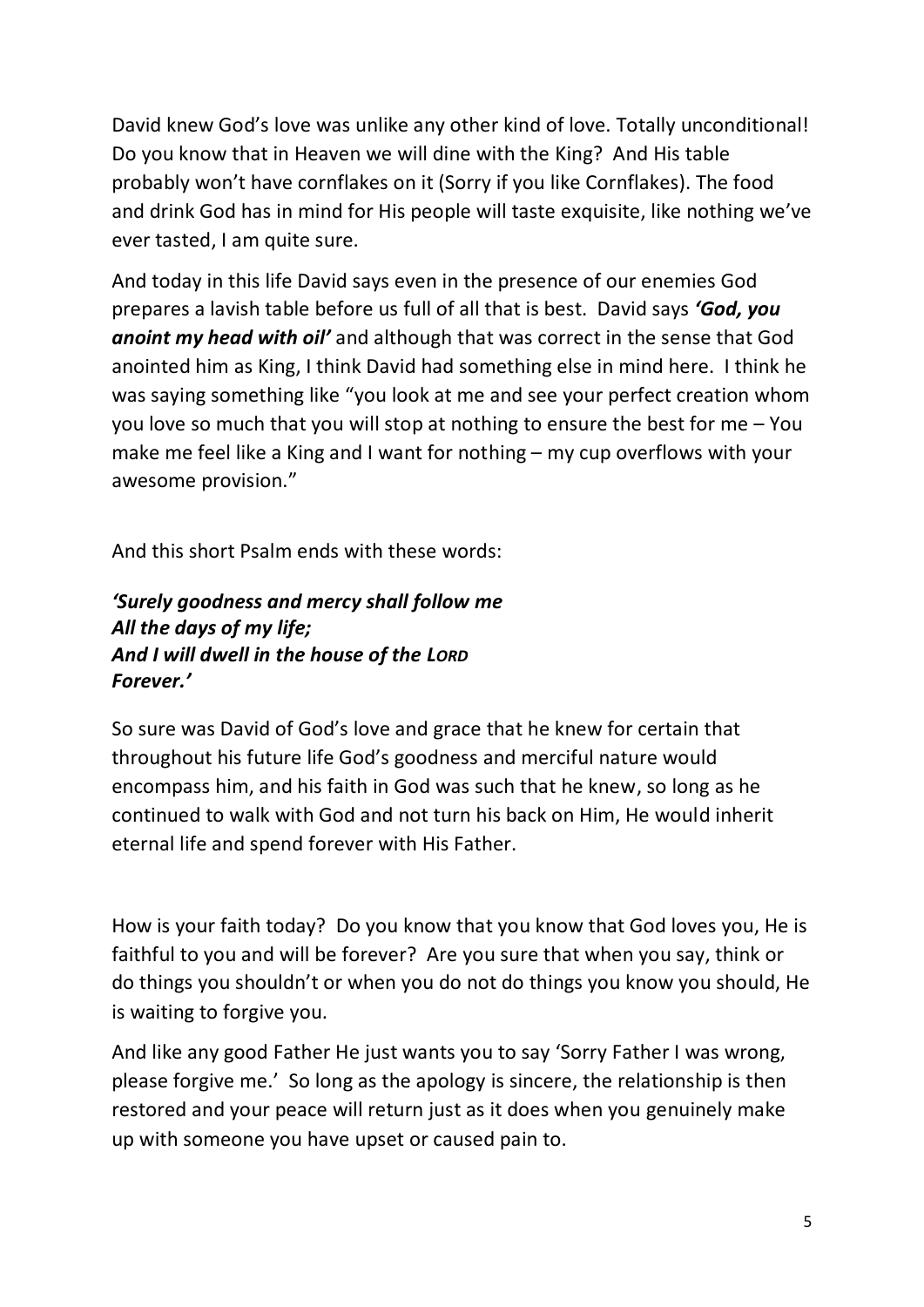David was the second King of Israel and it seems clear to me he was what is often referred to theologically as a 'type of Christ'. What I mean by that is that he was a picture of what The Messiah might be like when God decided centuries later to send The Messiah (Jesus) to save His people, the Jews.

David was human and therefore sinful in nature even though for many of the years of his life he demonstrated for all to see his ability and desire to show self-control and restraint when temptation and the powers of darkness came against him. The Messiah would be perfect in every way. The religious leaders and ordinary folk who lived 2,000 years ago thought The Messiah, like David, would destroy all their physical human enemies. They expected Him to be a mighty powerful warrior Messiah. As we know, most of the people of Jesus' time didn't recognise that The Messiah had come when Jesus walked the Holy Land performing miracles. One of the main reasons was that they failed to understand that The Messiah **would** destroy all their enemies but NOT their human ones.

The Messiah's role when He came was to destroy mankind's spiritual enemies those powers of darkness that are behind human sin and evil. On the Cross, Jesus defeated the Devil and his minions for all time. The War is won even though battles rage all around us.

But Jesus **Will** soon return to deliver all those who have put their faith in Him – whether dead or alive at His return - into the dwelling house about which David talked where there will be an unimaginably wonderful daily feast with the King of all Kings and the Lord of all Lords – in our Heavenly Home.

David described God as the Good Shepherd. This is how the New Testament writers described Jesus, the Son of God – God made flesh:

Matthew in chapter 9 of his Gospel said:

## *'But when Jesus saw the multitudes, He was moved with compassion for them, because they were weary and scattered, like sheep having no shepherd.'*

The disciple John, was the disciple who had the closest relationship with the Lord. In John and chapter 10 we read these sentences: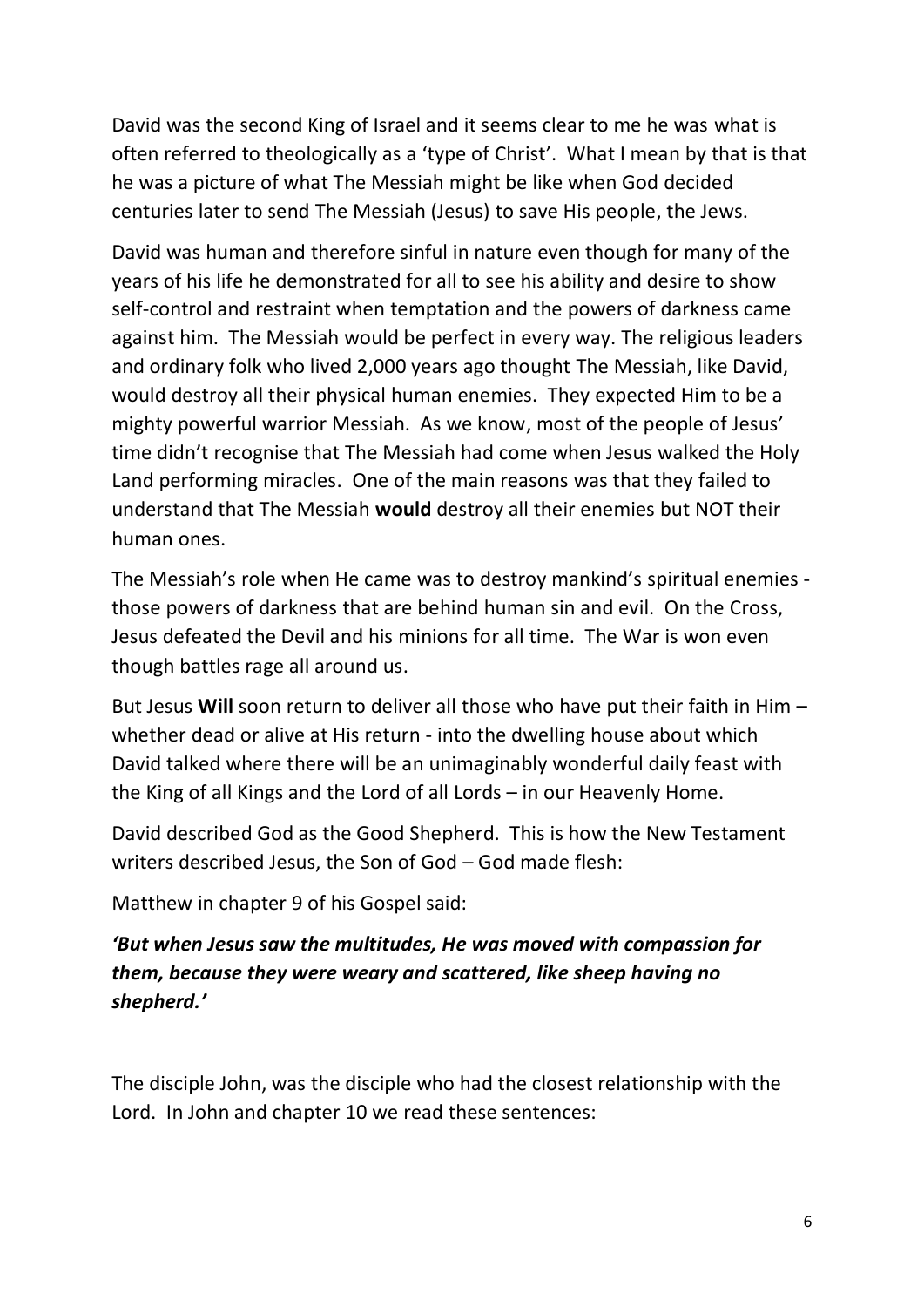*'Jesus said: "I tell you the truth, I am the gate for the sheep. <sup>8</sup>All who came before me were thieves and robbers. But the true sheep did not listen to them. <sup>9</sup> Yes, I am the gate. Those who come in through me will be saved. They will come and go freely and will find good pastures. <sup>10</sup> The thief's purpose* (He's talking about the devil) *is to steal and kill and destroy. My purpose is to give them a rich and satisfying life.*

*<sup>11</sup> "I am the good shepherd. The good shepherd sacrifices his life for the sheep. <sup>12</sup>A hired hand will run when he sees a wolf coming. He will abandon the sheep because they don't belong to him and he isn't their shepherd. And so the wolf attacks them and scatters the flock. <sup>13</sup> The hired hand runs away because he's working only for the money and doesn't really care about the sheep.*

*<sup>14</sup> "I am the good shepherd; I know my own sheep, and they know me, <sup>15</sup> just as my Father knows me and I know the Father. So I sacrifice my life for the sheep. <sup>16</sup> I have other sheep, too, that are not in this sheepfold. I must bring them also.* (Here Jesus is talking about us – the Gentiles). *They will listen to my voice, and there will be one flock with one shepherd.*

*<sup>17</sup> "The Father loves me because I sacrifice my life so I may take it back again. <sup>18</sup>No one can take my life from me. I sacrifice it voluntarily. For I have the authority to lay it down when I want to and also to take it up again. For this is what my Father has commanded."*

*<sup>24</sup> The people surrounded him and asked, "How long are you going to keep us in suspense? If you are the Messiah, tell us plainly."*

*<sup>25</sup> Jesus replied, "I have already told you, and you don't believe me. The proof is the work I do in my Father's name. <sup>26</sup> But you don't believe me because you are not my sheep. <sup>27</sup> My sheep listen to my voice; I know them, and they follow me. <sup>28</sup> I give them eternal life, and they will never perish. No one can snatch them away from me, <sup>29</sup> for my Father has given them to me, and he is more powerful than anyone else. No one can snatch them from the Father's hand. <sup>30</sup> The Father and I are one."*

So there we are then. Jesus, our Saviour, **IS** The Good Shepherd. He answered the people clearly. He told them 'The Father and I are one'.